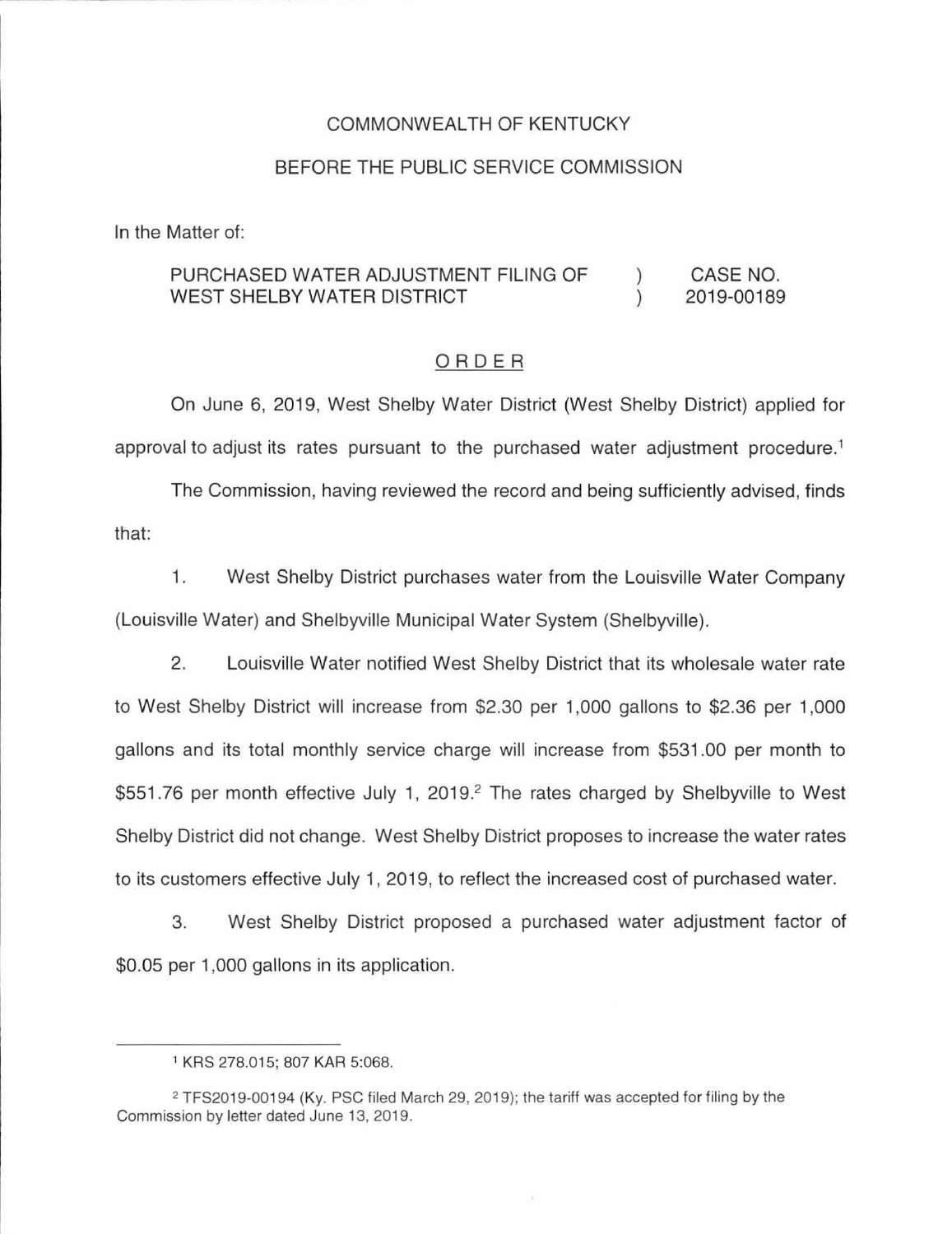4. During the 12 months ended April 30, 2019, West Shelby District purchased 217,234,000 gallons of water from Louisville Water and purchased 81 , 113,700 gallons of water from Shelbyville. During the same period, West Shelby District sold 276,000,800 gallons of water. The increase in the cost of purchased water is \$13,288.56, resulting in a purchased water adjustment factor of \$0.05 per 1,000 gallons.

5. The purchased water adjustment factor of \$0.05 per 1 ,000 gallons, as calculated in Appendix A to this Order, is fair, just, and reasonable, and should be approved.

6. West Shelby District's proposed rates should be approved.

7. The rates as set forth in Appendix B to this Order, are fair, just, and reasonable, and should be approved for water service rendered by West Shelby District on and after July 1, 2019.

IT IS THEREFORE ORDERED that:

1. The purchased water adjustment factor of \$0.05 per 1,000 gallons is approved.

2. The rates proposed by West Shelby District are approved.

3. The rates as set forth in Appendix B to this Order are approved for water service rendered by West Shelby District on and after July 1, 2019.

4. Within 20 days of the date of entry of this Order, West Shelby District shall file with the Commission, using the Commission's electronic Tariff Filing System, revised tariff sheets showing the rates approved herein.

5. Within 30 days of the date of entry of this Order, West Shelby District shall file with the Commission Proof of Notice pursuant to 807 KAR 5:068, Section 5(3).

-2- Case No. 2019-00189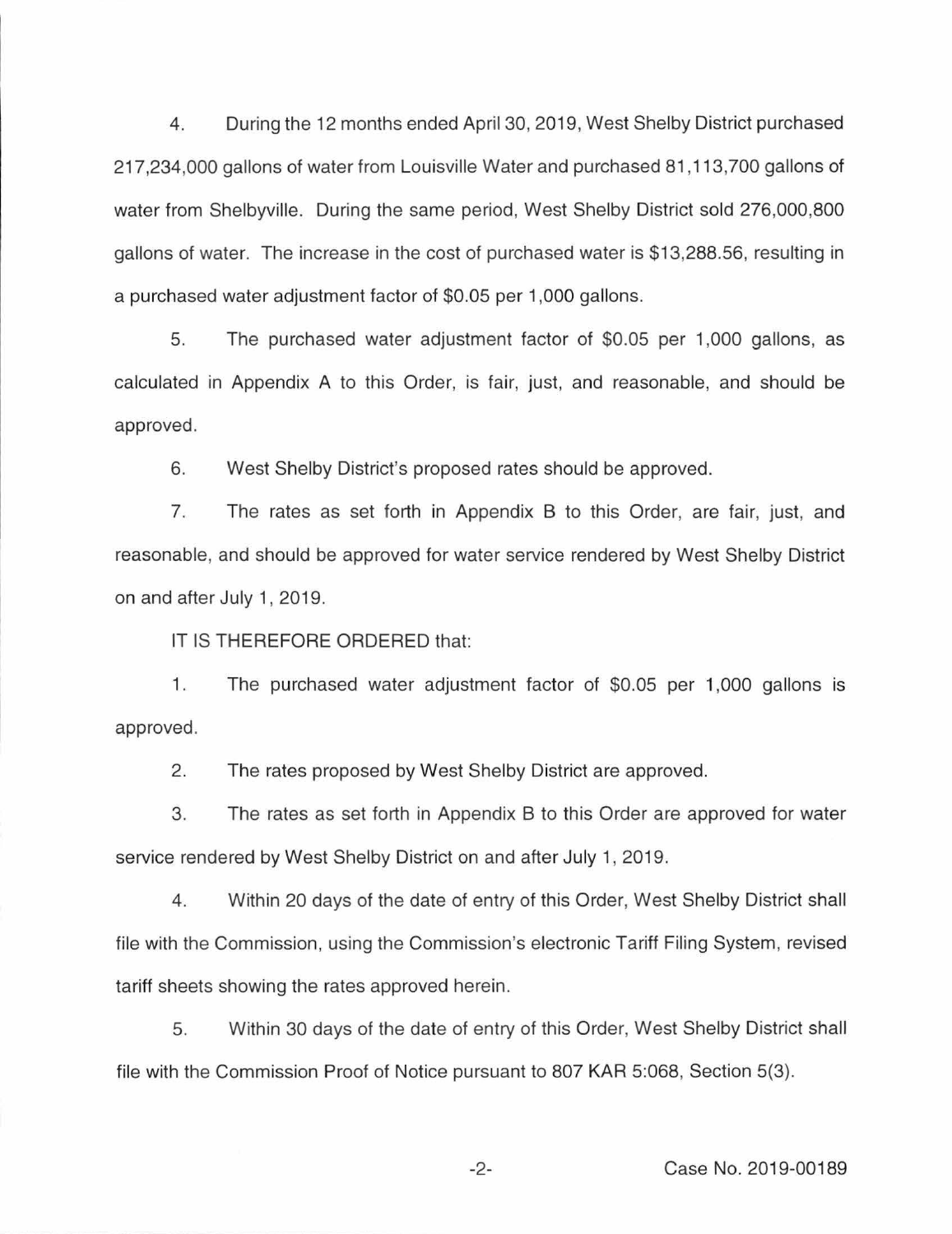6. Any document filed pursuant to ordering paragraph 5 of this Order shall reference the number of this case and shall be retained in the post case correspondence file.

7. This case is closed and removed from the Commission's docket.

# [REMAINDER OF PAGE INTENTIONALLY **LEFT** BLANK]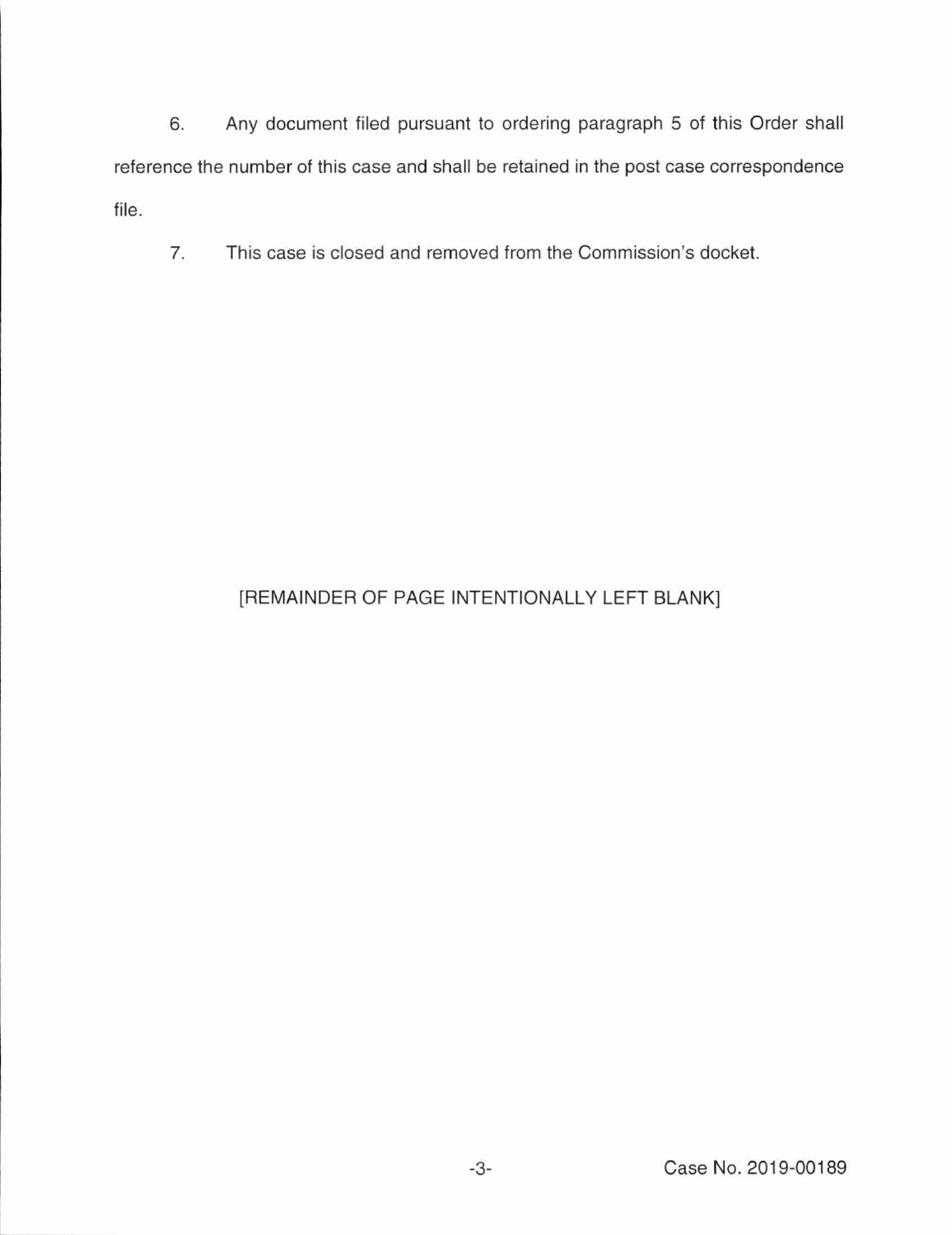By the Commission



ATTEST:

Mur R. Punso

Executive Director

Case No. 2019-00189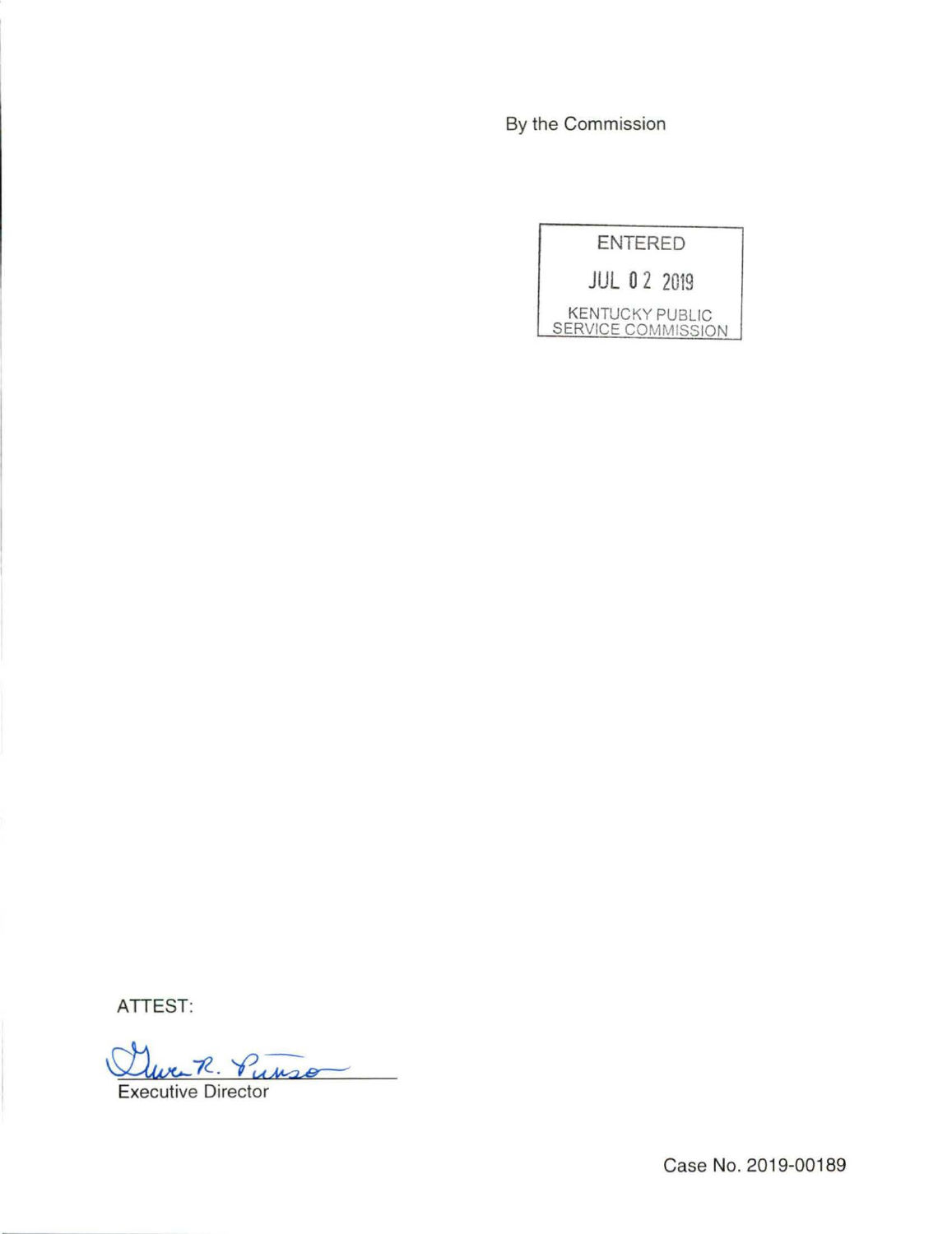# APPENDIX A

# APPENDIX TO AN ORDER OF THE KENTUCKY PUBLIC SERVICE COMMISSION IN CASE NO. 2019-00189 DATED **JUL 0 2 <sup>2019</sup>**

|                                                                                           | <b>New Rate</b>                            |                            | <b>Base Rate</b>                           |
|-------------------------------------------------------------------------------------------|--------------------------------------------|----------------------------|--------------------------------------------|
| Louisville Water<br><b>Purchases in Gallons</b><br>Rate per 1,000 Gallons<br>Subtotal     | 217,324,000<br>\$2.36/1000<br>\$512,884.64 |                            | 217,324,000<br>\$2.30/1000<br>\$499,845.20 |
| <b>Months</b><br>Monthly Service Charge<br>Subtotal                                       | 12<br>\$551.76 Monthly<br>\$6,621.12       |                            | 12<br>\$531.00 Monthly<br>\$6,372.00       |
| Shelbyville<br><b>Purchases in Gallons</b><br>Wholesale rate                              | 81,113,700<br>NO CHANGE                    |                            | 81,113,700<br>NO CHANGE                    |
| Total                                                                                     | \$519,505.76                               |                            | \$506,217.20                               |
| Increased water cost                                                                      |                                            | \$13,288.56                |                                            |
| Increased water cost<br>Divided by Gallons sold/1000<br>Purchased water adjustment factor |                                            | \$13,288.56<br>276,000,800 | \$0.048 per 1000 Gallons                   |
|                                                                                           |                                            |                            | or \$ 0.05 per 1000 Gallons                |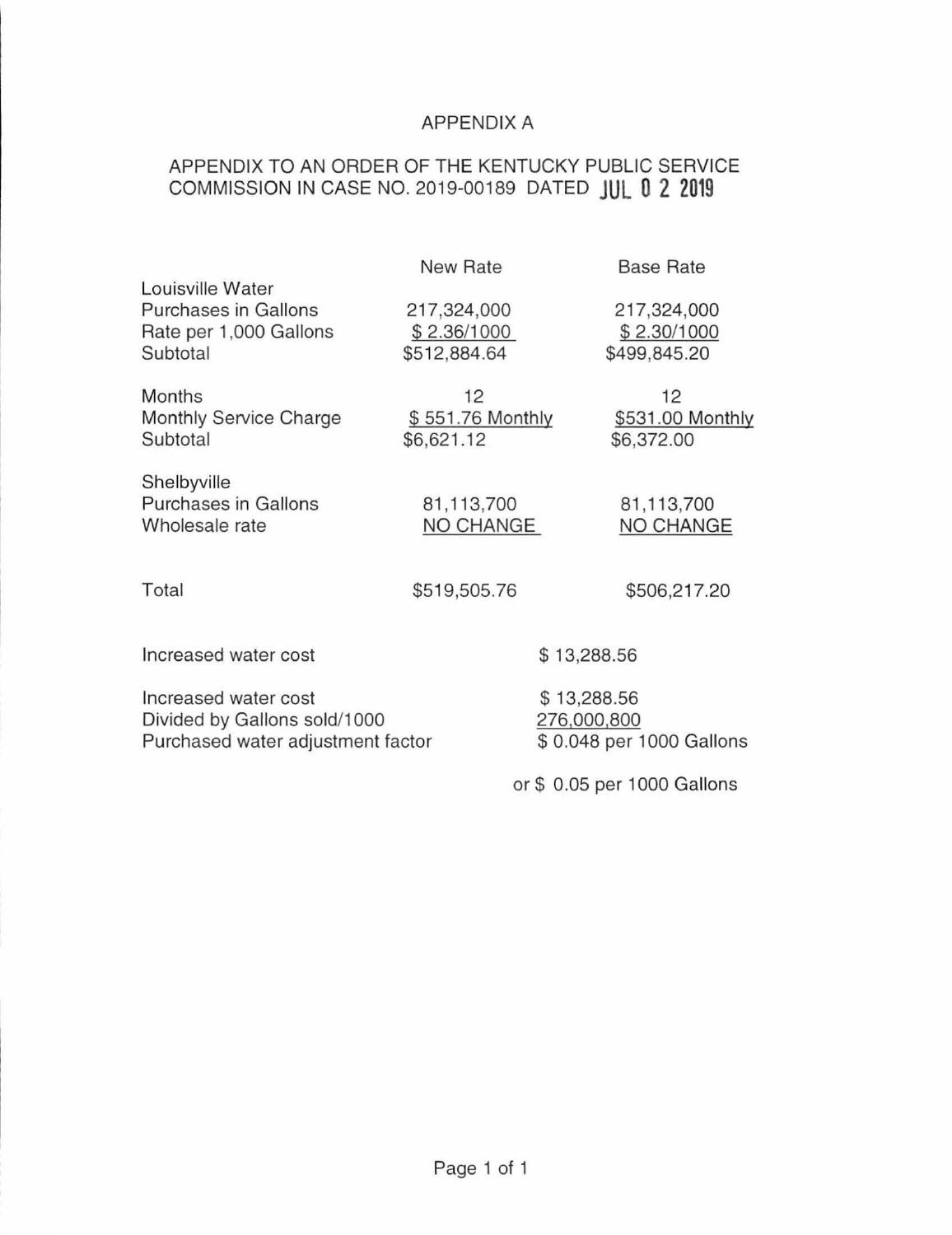### APPENDIX B

## APPENDIX TO AN ORDER OF THE KENTUCKY PUBLIC SERVICE COMMISSION IN CASE NO. 2019-00189 DATED **JUL 0 2 2019**

The following rates and charges are prescribed for the customers in the area served by West Shelby Water District. All other rates and charges not specifically mentioned herein shall remain the same as those in effect under the authority of the Commission prior to the effective date of this Order.

### Monthly Water Rates

|                   | $5/8$ - x $3/4$ -Inch Meter |                        |
|-------------------|-----------------------------|------------------------|
| First             | 2,500 Gallons               | \$18.24 Minimum Bill   |
| Next              | 7,500 Gallons               | 5.46 per 1,000 Gallons |
| Next              | 20,000 Gallons              | 5.14 per 1,000 Gallons |
| Next              | 200,000 Gallons             | 4.73 per 1,000 Gallons |
| Over              | 230,000 Gallons             | 4.32 per 1,000 Gallons |
| 3/4-Inch Meter    |                             |                        |
| First             | 3,500 Gallons               | \$23.69 Minimum Bill   |
| Next              | 6,500 Gallons               | 5.46 per 1,000 Gallons |
| Next              | 20,000 Gallons              | 5.14 per 1,000 Gallons |
| Next              | 200,000 Gallons             | 4.73 per 1,000 Gallons |
| Over              | 230,000 Gallons             | 4.32 per 1,000 Gallons |
| 1-Inch Meter      |                             |                        |
| First             | 5,000 Gallons               | \$31.86 Minimum Bill   |
| Next              | 5,000 Gallons               | 5.46 per 1,000 Gallons |
| Next              | 20,000 Gallons              | 5.14 per 1,000 Gallons |
| Next              | 200,000 Gallons             | 4.73 per 1,000 Gallons |
| Over              | 230,000 Gallons             | 4.32 per 1,000 Gallons |
| 1 1 /2-Inch Meter |                             |                        |
| First             | 10,000 Gallons              | \$59.15 Minimum Bill   |
| Next              | 20,000 Gallons              | 5.14 per 1,000 Gallons |
| Next              | 200,000 Gallons             | 4.73 per 1,000 Gallons |
| Over              | 230,000 Gallons             | 4.32 per 1,000 Gallons |
|                   |                             |                        |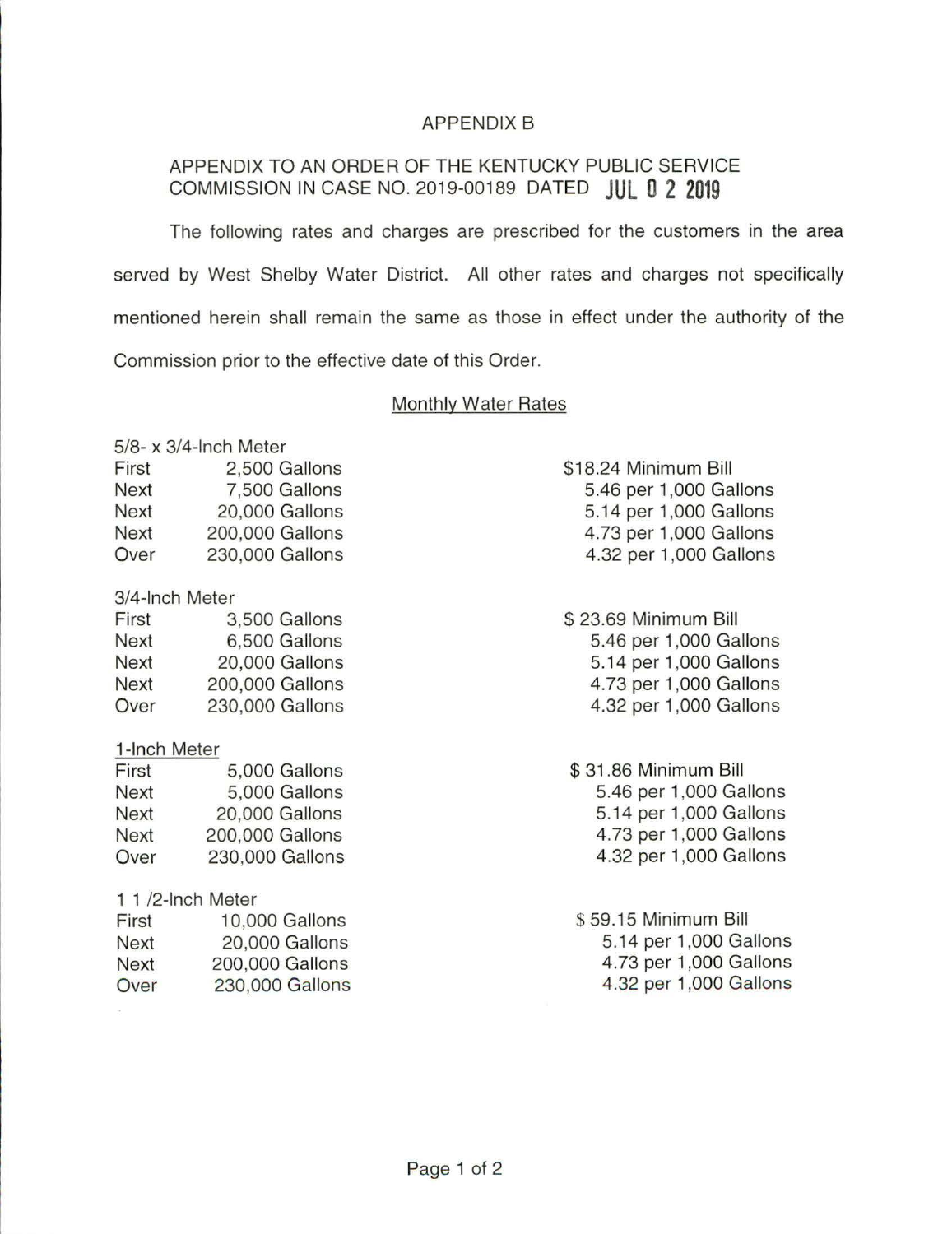#### 2-lnch Meter

| First | 16,000 Gallons  |
|-------|-----------------|
| Next  | 14,000 Gallons  |
| Next  | 200,000 Gallons |
| Over  | 230,000 Gallons |

### 3-lnch Meter

| First | 30,000 Gallons  |
|-------|-----------------|
| Next  | 200,000 Gallons |
| Over  | 230,000 Gallons |

## 4-lnch Meter

| First | 50,000 Gallons  |
|-------|-----------------|
| Next  | 180,000 Gallons |
| Over  | 230,000 Gallons |

# 5-lnch Meter

| First | 100,000 Gallons |
|-------|-----------------|
| Next  | 130,000 Gallons |
| Over  | 230,000 Gallons |

## \$ 89.97 Minimum Bill 5.14 per 1 ,000 Gallons 4. 73 per 1,000 Gallons 4.32 per 1,000 Gallons

## \$ 161 .90 Minimum Bill 4.73 per 1,000 Gallons 4.32 per 1 ,000 Gallons

\$ 256.45 Minimum Bill 4.73 per 1,000 Gallons 4.32 per 1 ,000 Gallons

\$ 492.82 Minimum Bill 4. 73 per 1 ,000 Gallons 4.32 per 1 ,000 Gallons